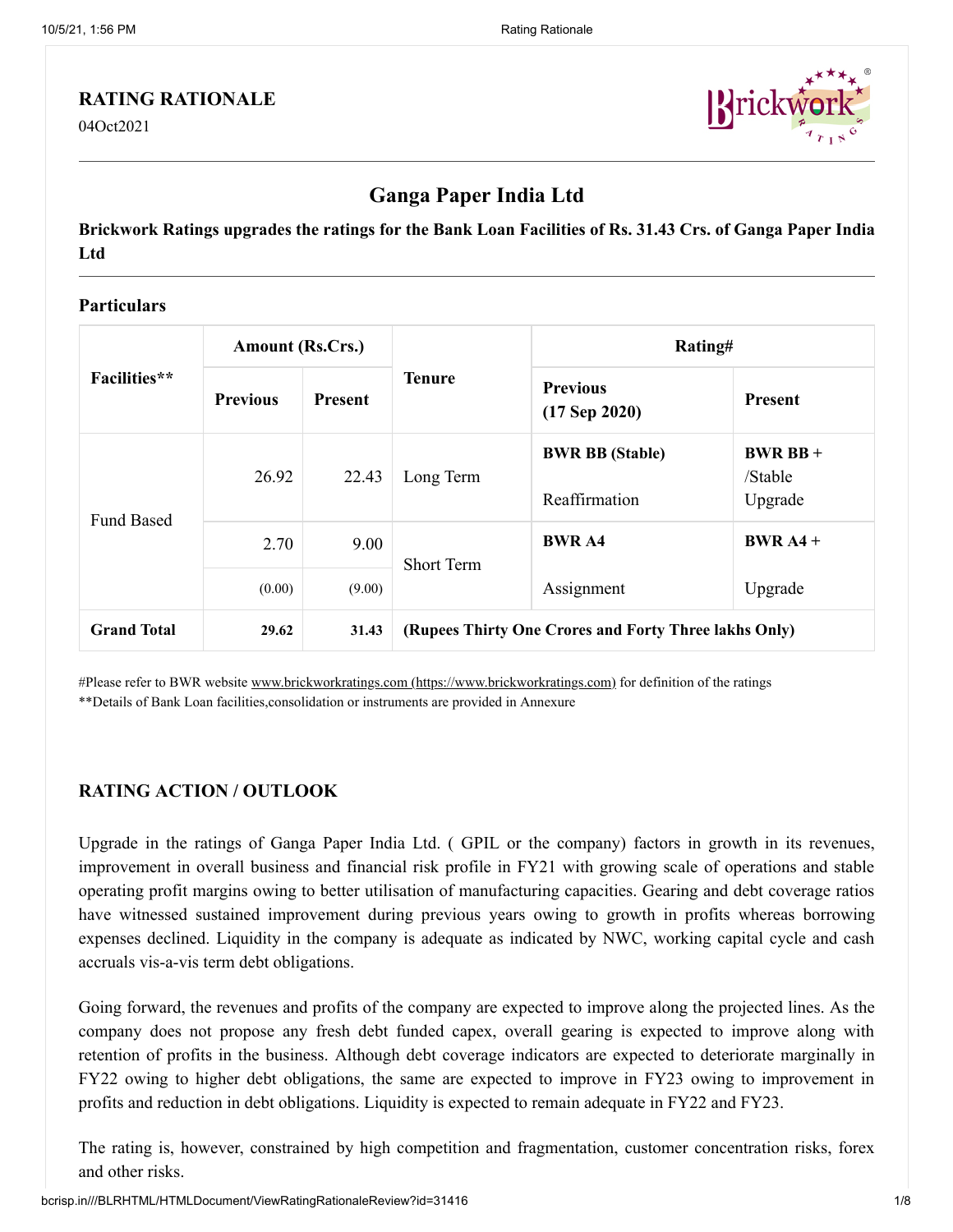#### **Outlook: Stable**

BWR believes the Ganga Paper India Ltd.'s business risk profile will be maintained over the medium term. The 'Stable' outlook indicates a low likelihood of rating change over the medium term.

#### **KEY RATING DRIVERS**

#### **Credit Strengths:**

#### **Growth in Revenues :**

Revenues of the company have been growing at a CAGR of 21% during previous four years (FY17 to FY21) and have improved from Rs.83 crs in FY17 to Rs.177 crs in FY21. During FY21, revenues of the company have grown by 26% to cross Rs.177 crs (P.Y Rs.140 crs). During Q1FY22, the company has reported revenues of Rs.82.21 crs with 183% growth over revenues during the same period last year and growth of 20% over revenues during Q4 of FY21. Thus, the company is expected to comfortably achieve the projected revenues during FY22 and FY23.

#### **Improvement in Profit margins :**

Operating and net profits of the company have been growing at a CAGR of 23% and 24% respectively during previous four years (FY17 to FY21). Although operating margin has remained at an average of 4.61% during FY17 to FY21, net profit margin has improved to 2.33% in FY21 from 1.24% in FY19 and 1.33% in FY20. Although the company has projected improvement in operating margin to 5.46% in FY22 and 5.39% in FY23, we expect the operating margins to remain stable at 5% in FY22 and FY23, to be on a conservative side.

#### **Improvement in Gearing :**

Overall gearing of the company as indicated by Total Debt/TNW and TOL/TNW has improved from 2.82x and 3.45x respectively in FY19 to 2.51x and 3.33x respectively in FY20 and further to 2.04x and 3.18x respectively in FY21 owing to improvement in net worth position of the company. Gearing is further expected to improve along the projected lines during FY22 and FY23.

#### **Improvement in Debt Coverage :**

Debt coverage indicators DSCR and ISCR have improved from 0.95x and 2.07x respectively in FY20 to 1.88x and 3.53x respectively in FY21 owing to improvement in profits of the company whereas borrowing expenses and debt obligations either declined or remained stable.

#### **Net Debt/EBITDA :**

The ratio has shown considerable improvement during past four FYs (FY18 to FY21). The same has improved from 8.25x in FY18 to 4.79x in FY20 and further to 3.73x in FY21. The ratio is expected to improve further by FY23.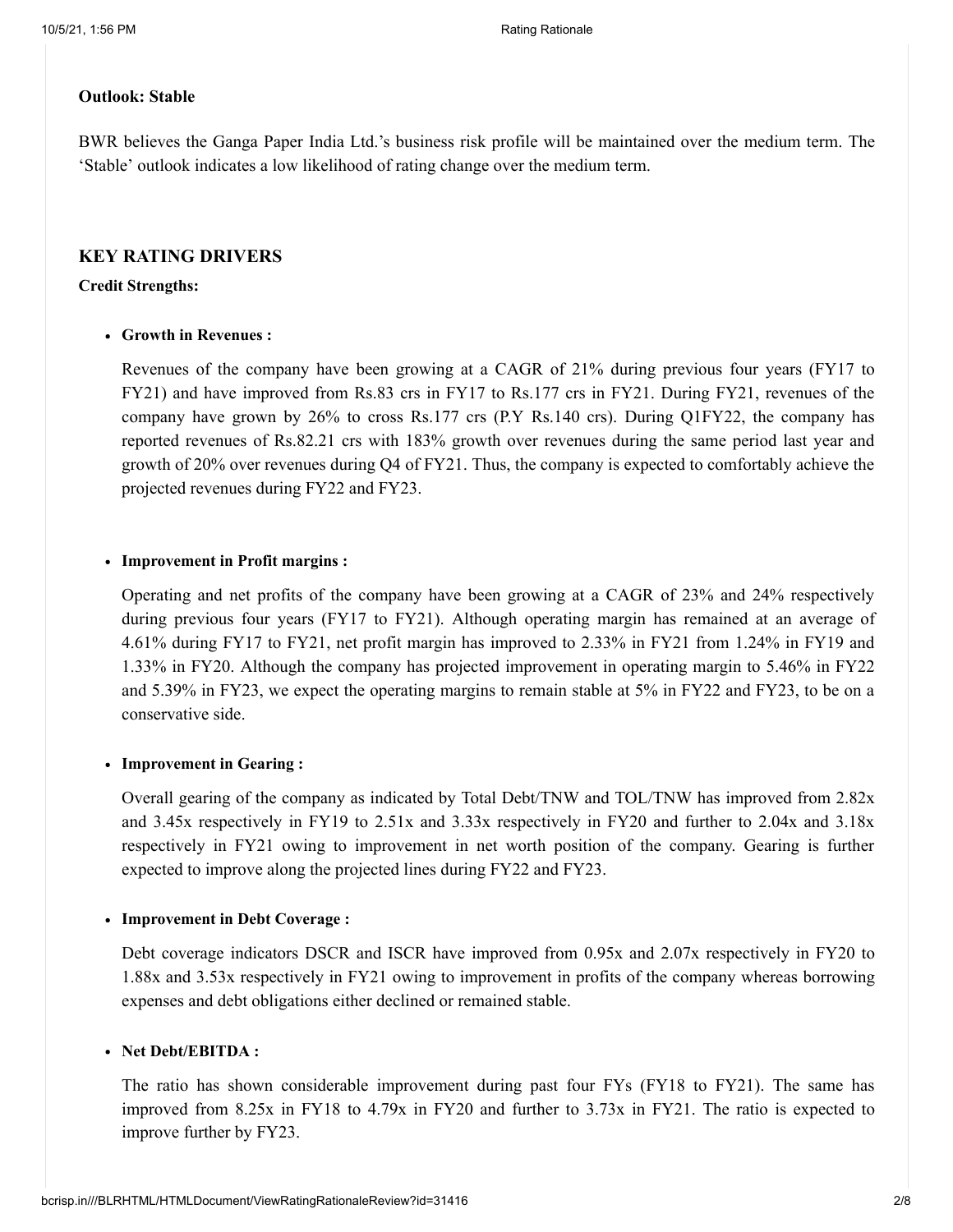#### **Diversification of client base: :**

The company has been selling the products primarily in the domestic market to buyers located in Maharashtra, Gujarat and Madhya Pradesh. However, for the past 18 months, the company has been focussing on the overseas market to offset the slowdown in the domestic market amidst COVID 19 pandemic. During FY21 and FY22 (till date), the company focussed on improved demand for pulp and paper from China and the country contributed approx. 60% of the total exports in FY21. Besides, the company has been focussing on exports to Middle East countries, Bangladesh, Sri Lanka, Portugal and U.S. Total exports have improved from Rs.10 crs in FY20 to Rs.70 crs in FY21 mainly to China and Dubai and have offset the decline in domestic demand for the product. During FY21, exports have contributed approx. 40% of the total annual revenues.

#### **Credit Risks:**

#### **High competition and fragmentation :**

Due to lower entry barriers by limited capital and technological requirements, small gestation period and easy availability of raw material, the paper industry is characterised by high fragmentation and intensive competition with presence of large number of small and medium players reducing bargaining power with buyers and increasing competition in pricing of finished goods. Further, environmental concerns play a major role in shaping up regulations that have a sizable bearing on the business operations of the industry players.

#### **Forex Risks :**

Inward remittances on account of exports are not hedged by forward cover. Thus, the exports are exposed to counterparty default and forex risks.

#### **Other risks: :**

Absence of long contracts for sourcing raw material exposes the business to fluctuations in prices of raw material thereby affecting profitability. Substitution of Kraft paper by polyfilms in the packaging industry is the other business risk.

#### **Customer Concentration risk :**

The company is exposed to customer concentration risks as almost 60% of the annual sales are derived from top five customers during FY21.

#### **ANALYTICAL APPROACH - Standalone**

For arriving at its ratings, BWR has applied its rating methodology on a standalone basis as detailed in the Rating Criteria detailed below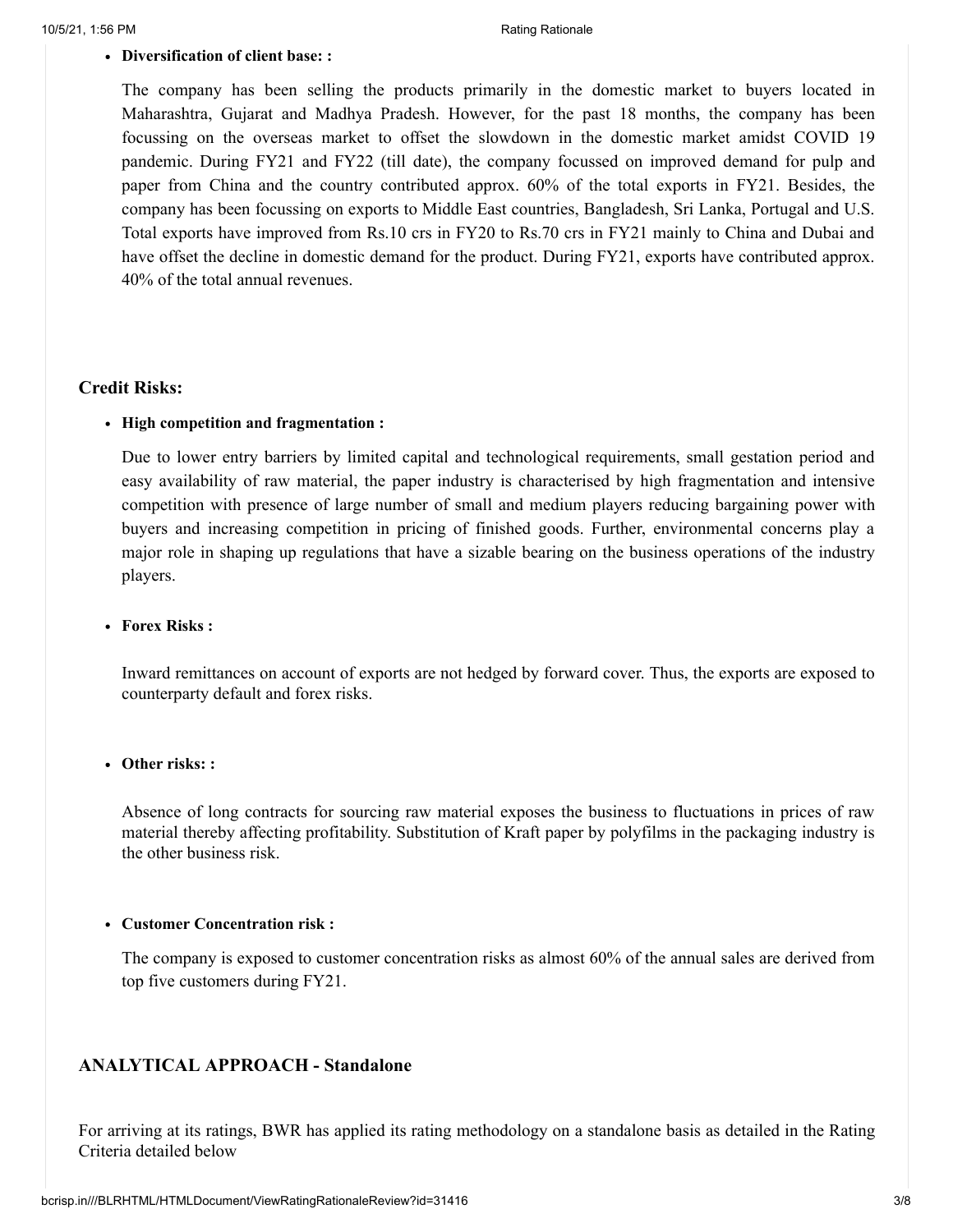#### **RATING SENSITIVITIES**

**Upward**: Substantial improvements in gearing and debt coverage ratios with improvement in revenues and profit margins would support upward rating action.

**Downward**: Decline in revenues, operating margins, gearing ratios, debt coverage indicators and overall liquidity in the company would attract downward rating action.

### **LIQUIDITY INDICATORS - Adequate**

Liquidity in the company is adequate as indicated by cash accruals, NWC, WC utilisation levels and working capital cycle. During FY21, the company has generated cash accruals of Rs.6.26 crs against term debt obligations of Rs.2.20 crs. NWC of the company has improved from Rs.1.71 crs as on 31 March 2020 to Rs.10.38 crs as on 31 March 2021. Average utilisation of sanctioned working capital facilities has been around 70% for the entire FY21. Cash conversion cycle of the company has remained stable at an average of 29 days during previous three years (FY19 to FY21). During FY21, the company availed 6M moratorium on loan repayments and has also availed COVID emergency funding of Rs.4.55 crs to meet liquidity mismatches. Going forward, the company is expected to generate adequate cash accruals of Rs.7.24 crs against debt obligations of Rs.4.48 crs during FY21 and NWC and working capital cycle of the company are expected to remain stable. Promoters of the company have undertaken to infuse additional funds, as and when required, to meet the shortfall in loan and other repayments, if any.

#### **ABOUT THE ENTITY**

Ganga Paper India Ltd., incorporated in March 1985 with its current registered office at 241, vill. Bebedohal, Tal. Maval, Pune, Maharashtra, is engaged in manufacturing of kraft paper and newsprint paper. Mr. Ramesh Chaudhary and Mr. Sharwan Kumar Kanoria are the promoters of the company.

#### **KEY FINANCIAL INDICATORS (Standalone)**

| <b>Key Parameters</b>         | Units        | FY 20-21<br>(Audited) | <b>FY 19-20</b><br>(Audited) |
|-------------------------------|--------------|-----------------------|------------------------------|
| <b>Operating Revenue</b>      | Rs.Crs.      | 177.18                | 139.71                       |
| <b>EBITDA</b>                 | Rs.Crs.      | 8.60                  | 6.94                         |
| PAT                           | Rs.Crs.      | 4.13                  | 1.86                         |
| Tangible Net Worth            | Rs.Crs.      | 19.02                 | 14.89                        |
| Total Debt/Tangible Net Worth | <b>Times</b> | 2.04                  | 2.51                         |
| <b>Current Ratio</b>          | Times        | 1.23                  | 1.05                         |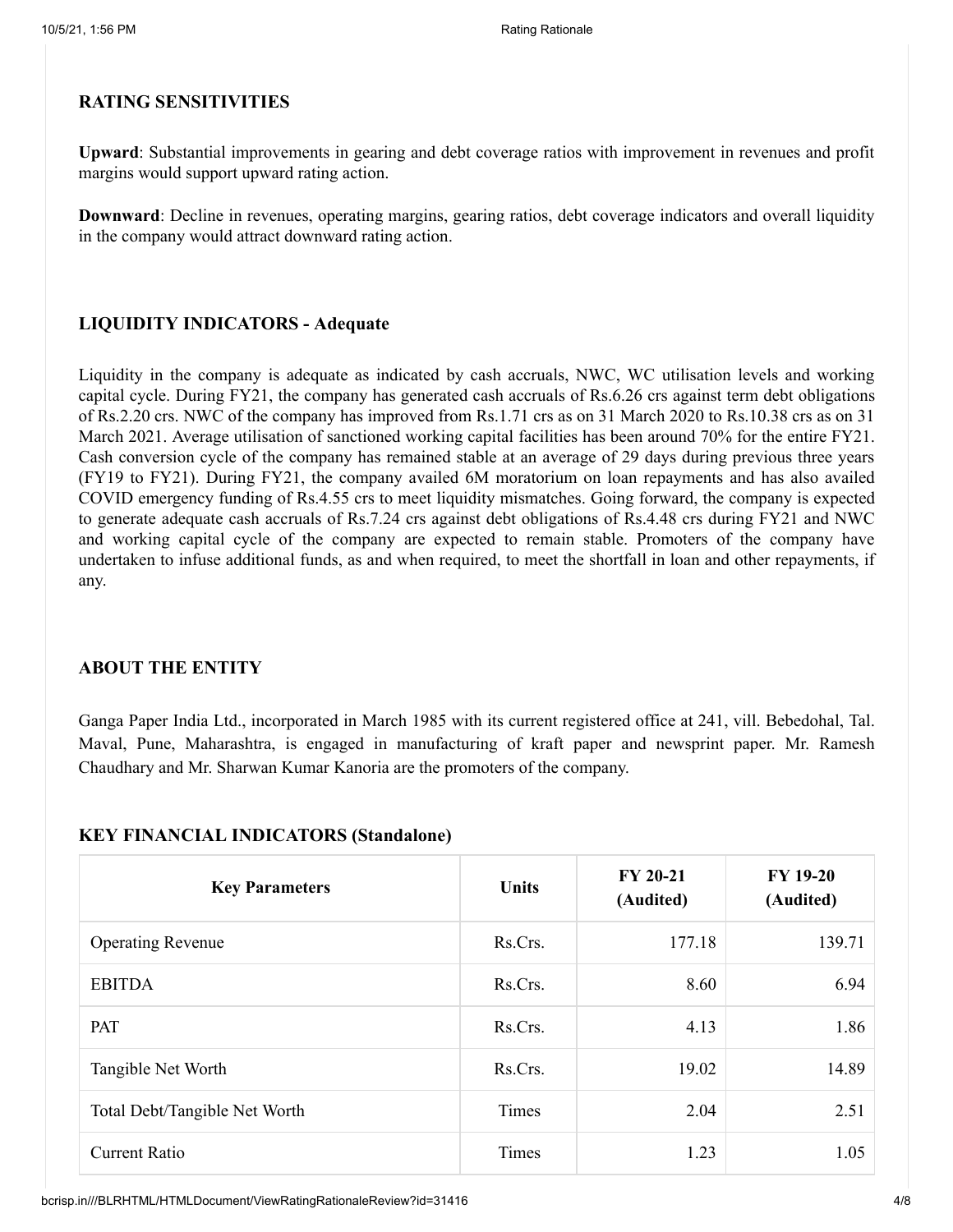#### **KEY COVENANTS OF THE FACILITY RATED**

The terms of sanction include standard covenants normally stipulated for such facilities.

#### **NON-COOPERATION WITH PREVIOUS CREDIT RATING AGENCY**

Existing ratings with CRISIL are under Issuer non Cooperation.

### **ANY OTHER INFORMATION**

NIL

#### **Facilities Current Rating (2021) 2021 (History) 2020 2019 2018 Type Tenure Amount (Rs.Crs.) Rating Date Rating Date Rating Date Rating Date Rating** Fund Based LT 22.43 BWR BB+/Stab le (Upgrade ) NA NA 17Sep2020 BWR BB (Stable) (Reaffirm ation) 16Aug2019 BWR BB (Stable) (Upgrade) 11May2018 BWR BB-(Stable) (Reaffirm ation) Fund Based ST 9.00 BWR  $A4+$ (Upgrade ) NA | 17Sep2020 BWR A4 (Assignm ent) NA NA NA NA FB SubLimit ST (9.00) BWR  $A4+$ (Upgrade ) NA NA NA NA NA NA NA NA **Grand Total** 31.43 **(Rupees Thirty One Crores and Forty Three lakhs Only)**

### **RATING HISTORY FOR THE PREVIOUS THREE YEARS (including withdrawal and suspended)**

# **COMPLEXITY LEVELS OF THE INSTRUMENTS - Simple**

BWR complexity levels are meant for educating investors. The BWR complexity levels are available at [www.brickworkratings.com / download / ComplexityLevels.pdf](https://www.brickworkratings.com/download/ComplexityLevels.pdf) (https://www.brickworkratings.com/download/ComplexityLevels.pdf). Investors queries can be sent to [info@brickworkratings.com \(mailto:info@brickworkratings.com\)](mailto:info@brickworkratings.com).

# **Hyperlink/Reference to applicable Criteria**

- [Approach to Financial Ratios \(https://www.brickworkratings.com/download/Criteria-FinancialRatios.pdf\)](https://www.brickworkratings.com/download/Criteria-FinancialRatios.pdf)
- [General Criteria \(https://www.brickworkratings.com/download/Criteria-GeneralCriteria.pdf\)](https://www.brickworkratings.com/download/Criteria-GeneralCriteria.pdf)
- [Short Term Debt \(https://www.brickworkratings.com/download/Criteria-ShortTermDebt.pdf\)](https://www.brickworkratings.com/download/Criteria-ShortTermDebt.pdf)
- Manufacturing Companies (https://www.brickworkratings.com/download/Criteria ManufacturingCompanies.pdf)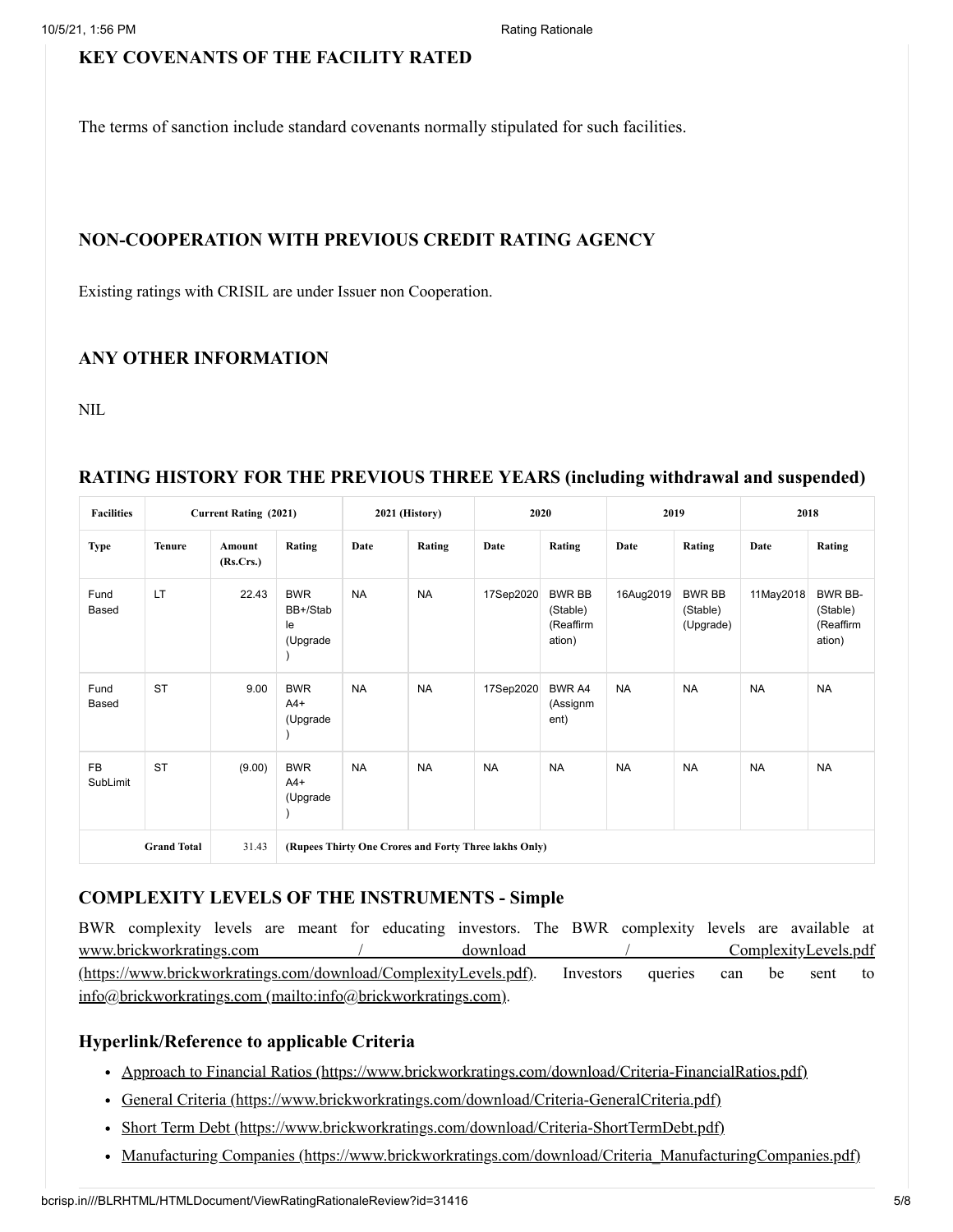| <b>Analytical Contacts</b>              |                                            |  |  |  |
|-----------------------------------------|--------------------------------------------|--|--|--|
| Saurabh Agarwal                         | <b>Ashwini Mital</b>                       |  |  |  |
| <b>Assistant Manager - Ratings</b>      | Director - Ratings                         |  |  |  |
| Board: +91 11 2341 2232                 | Board: +91 172 5032 295 / 6                |  |  |  |
| saurabh.a@brickworkratings.com          | ashwinimital@brickworkratings.com          |  |  |  |
| (mailto:saurabh.a@brickworkratings.com) | (mailto:ashwinimital@brickworkratings.com) |  |  |  |

# **1-860-425-2742 | [media@brickworkratings.com \(mailto:media@brickworkratings.com\)](mailto:media@brickworkratings.com)**

# **Ganga Paper India Ltd ANNEXURE-I**

# **Details of Bank Facilities rated by BWR**

| SL.No.         | Name of the<br><b>Bank/Lender</b> | <b>Type Of Facilities</b>                                          | Long<br>Term(Rs.Crs.) | <b>Short</b><br>Term(Rs.Crs.) | Total(Rs.Crs.) |
|----------------|-----------------------------------|--------------------------------------------------------------------|-----------------------|-------------------------------|----------------|
| $\mathbf{1}$   | Punjab National<br>Bank           | Cash Credit-Sanctioned                                             | 9.00                  |                               | 9.00           |
| $\overline{2}$ | Punjab National<br>Bank           | Term Loan-Sanctioned                                               | 8.16                  |                               | 8.16           |
| 3              | Punjab National<br>Bank           | <b>CECL-Sanctioned</b>                                             | 0.80                  |                               | 0.80           |
| 4              | Punjab National<br>Bank           | PC/FBP-Sanctioned                                                  |                       | 9.00                          |                |
|                |                                   | Sub-Limit<br>(FOBP/FOUBP/FABC) -<br>Sanctioned                     |                       | (9.00)                        | 9.00           |
| 5              | Punjab National<br>Bank           | Gold Card-Sanctioned                                               | 1.80                  |                               | 1.80           |
| 6              | Punjab National<br><b>Bank</b>    | <b>GECL-Sanctioned</b>                                             | 2.67                  |                               | 2.67           |
| <b>Total</b>   |                                   |                                                                    | 22.43                 | 9.00                          | 31.43          |
|                |                                   | <b>TOTAL (Rupees Thirty One Crores and Forty Three lakhs Only)</b> |                       |                               |                |

#### **ANNEXURE-II**

#### INSTRUMENT DETAILS

| Instrument | <b>Issue Date</b> | <b>Amount (Rs.Crs)</b> Coupon Rate (%) Maturity Date ISIN Particulars |  |
|------------|-------------------|-----------------------------------------------------------------------|--|
| N.A        |                   |                                                                       |  |

bcrisp.in///BLRHTML/HTMLDocument/ViewRatingRationaleReview?id=31416 6/8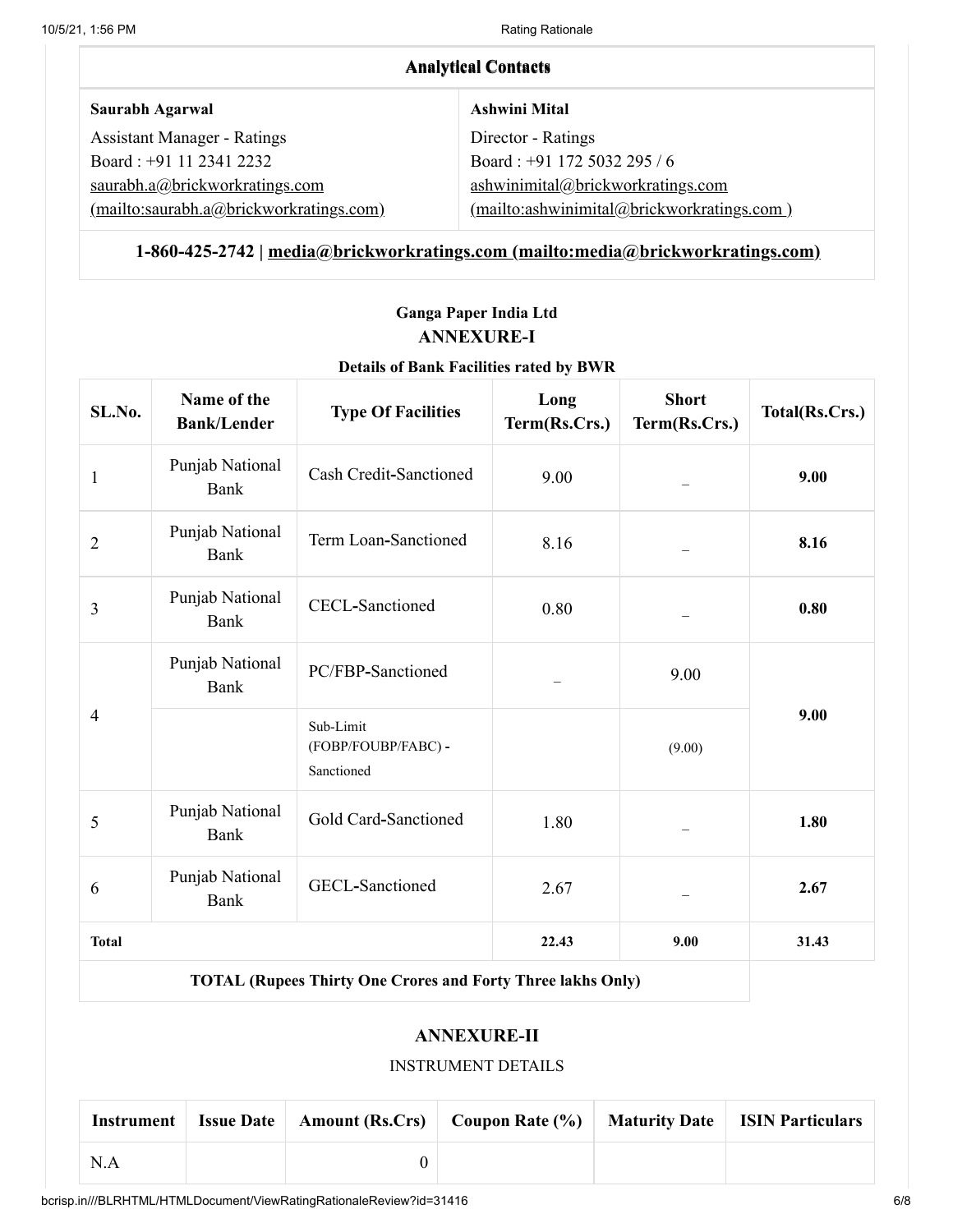#### **ANNEXURE-III**

List of entities consolidated

| <b>Name of Entity</b> | % Ownership | <b>Extent of consolidation</b> | <b>Rationale for consolidation</b> |
|-----------------------|-------------|--------------------------------|------------------------------------|
| NIL                   |             |                                |                                    |

#### **Print and Digital Media**

The Rating Rationale is sent to you for the sole purpose of dissemination through your print, digital or electronic media. While it may be used by you acknowledging credit to BWR, please do not change the wordings in the rationale to avoid conveying a meaning different from what was intended by BWR. BWR alone has the sole right of sharing (both direct and indirect) its rationales for consideration or otherwise through any print or electronic or digital media.

#### **About Brickwork Ratings**

Brickwork Ratings (BWR), a Securities and Exchange Board of India [SEBI] registered Credit Rating Agency and accredited by Reserve Bank of India [RBI], offers credit ratings of Bank Loan, Non- convertible / convertible / partially convertible debentures and other capital market instruments and bonds, Commercial Paper, perpetual bonds, asset-backed and mortgage-backed securities, partial guarantees and other structured / credit enhanced debt instruments, Security Receipts, Securitization Products, Municipal Bonds, etc. BWR has rated over 11,400 medium and large corporates and financial institutions' instruments. BWR has also rated NGOs, Educational Institutions, Hospitals, Real Estate Developers, Urban Local Bodies and Municipal Corporations. BWR has Canara Bank, a leading public sector bank, as one of the promoters and strategic partner. BWR has its corporate office in Bengaluru and a country-wide presence with its offices in Ahmedabad, Chandigarh, Chennai, Hyderabad, Kolkata, Mumbai and New Delhi along with representatives in 150+ locations.

#### **Disclaimer**

Brickwork Ratings India Pvt. Ltd. (BWR), a Securities and Exchange Board of India [SEBI] registered Credit Rating Agency and accredited by the Reserve Bank of India [RBI], offers credit ratings of Bank Loan facilities, Non- convertible / convertible / partially convertible debentures and other capital market instruments and bonds, Commercial Paper, perpetual bonds, asset-backed and mortgage-backed securities, partial guarantees and other structured / credit enhanced debt instruments, Security Receipts, Securitization Products, Municipal Bonds, etc. [ hereafter referred to as "Instruments"]. BWR also rates NGOs, Educational Institutions, Hospitals, Real Estate Developers, Urban Local Bodies and Municipal Corporations.

BWR wishes to inform all persons who may come across Rating Rationales and Rating Reports provided by BWR that the ratings assigned by BWR are based on information obtained from the issuer of the instrument and other reliable sources, which in BWR's best judgment are considered reliable. The Rating Rationale / Rating Report & other rating communications are intended for the jurisdiction of India only. The reports should not be the sole or primary basis for any investment decision within the meaning of any law or regulation (including the laws and regulations applicable in Europe and also the USA).

BWR also wishes to inform that access or use of the said documents does not create a client relationship between the user and BWR.

The ratings assigned by BWR are only an expression of BWR's opinion on the entity / instrument and should not in any manner be construed as being a recommendation to either, purchase, hold or sell the instrument.

BWR also wishes to abundantly clarify that these ratings are not to be considered as an investment advice in any jurisdiction nor are they to be used as a basis for or as an alternative to independent financial advice and judgment obtained from the user's financial advisors. BWR shall not be liable to any losses incurred by the users of these Rating Rationales, Rating Reports or its contents. BWR reserves the right to vary, modify, suspend or withdraw the ratings at any time without assigning reasons for the same.

BWR's ratings reflect BWR's opinion on the day the ratings are published and are not reflective of factual circumstances that may have arisen on a later date. BWR is not obliged to update its opinion based on any public notification, in any form or format although BWR may disseminate its opinion and analysis when deemed fit.